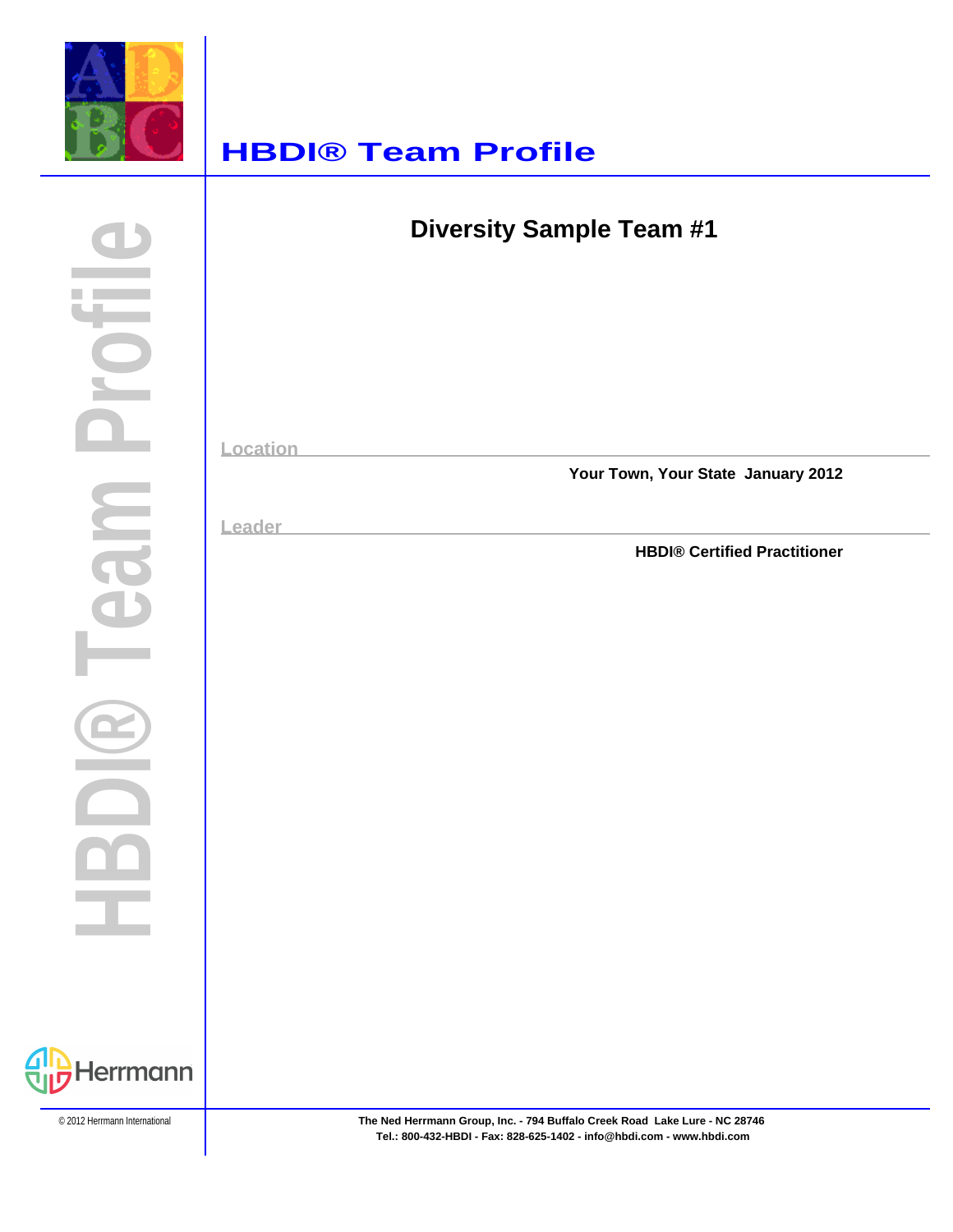This report was created solely for the use of participants in this workshop in order to help improve their team effectiveness.

All the information in this report is derived from the individual HBDI® profiles of the participants.

Individual profiles in the report are represented anonymously and in random order to prevent any inappropriate inferences about individuals in the team.

The leaders of the workshop guarantee that they will not share the content of this report with anyone other than the immediate participants. Participants may share the information as they deem appropriate.

The report cannot be properly interpreted without an understanding of the principles of brain dominance.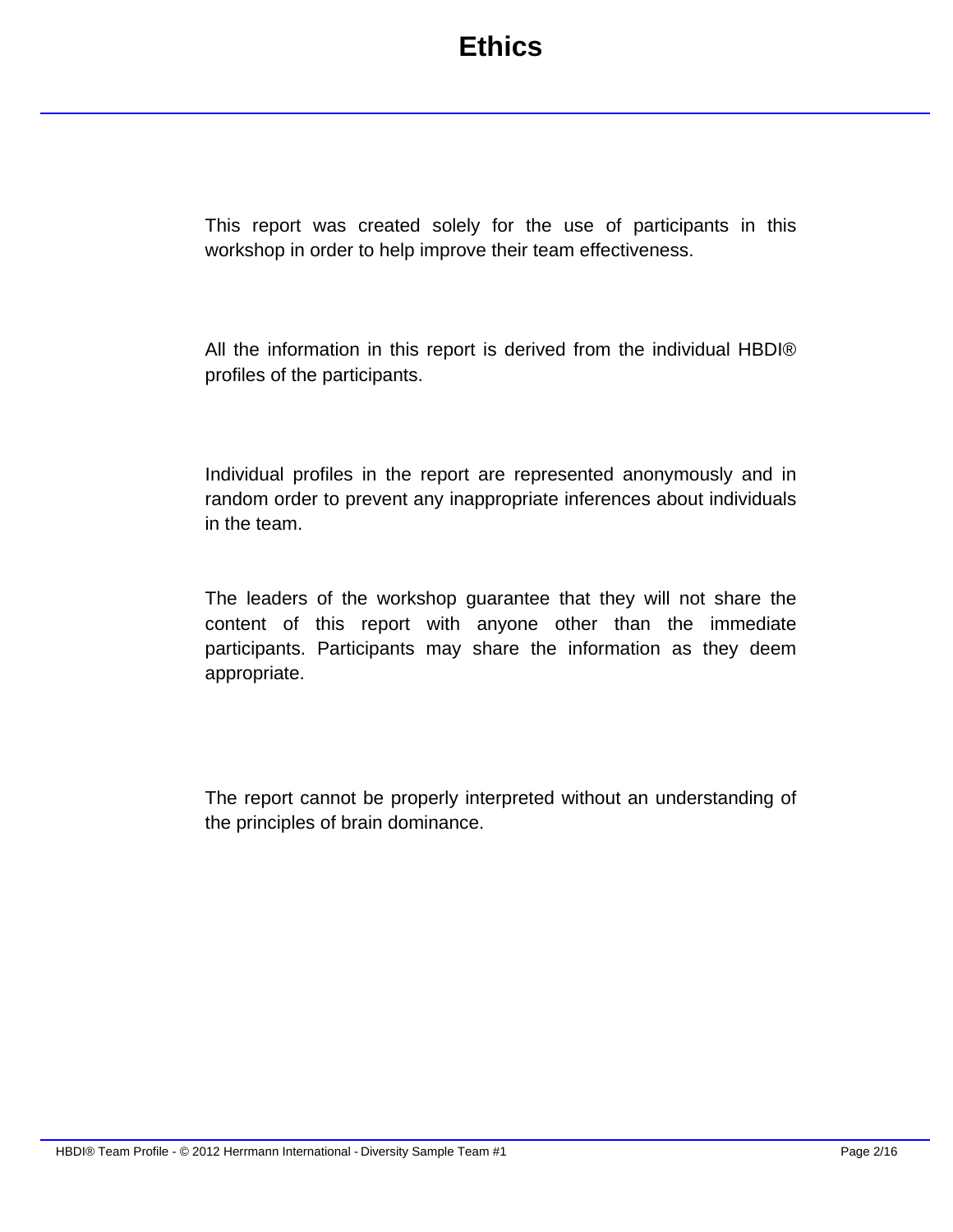# **Report Outline**

| Page 4  | <b>Graphic Presentation of Composite Profile</b> |
|---------|--------------------------------------------------|
| Page 5  | <b>Graphic Presentation of Average Profile</b>   |
| Page 6  | Rank Order of Team Preferences by Quadrant       |
| Page 7  | <b>Process Flow of Preferences</b>               |
| Page 8  | <b>Profile Results: List of Scores</b>           |
| Page 9  | Preference Map                                   |
| Page 10 | Preference Map<br>Scores / Adjective Pairs       |
| Page 11 | <b>Work Elements by Quadrant</b>                 |
| Page 12 | <b>Rank Order of Work Elements</b>               |
| Page 13 | <b>Key Descriptors by Quadrant</b>               |
| Page 14 | Rank Order of Key Descriptors                    |
| Page 15 | <b>Adjective Pairs Comparison</b>                |
| Page 16 | <b>Twenty Questions Comparison</b>               |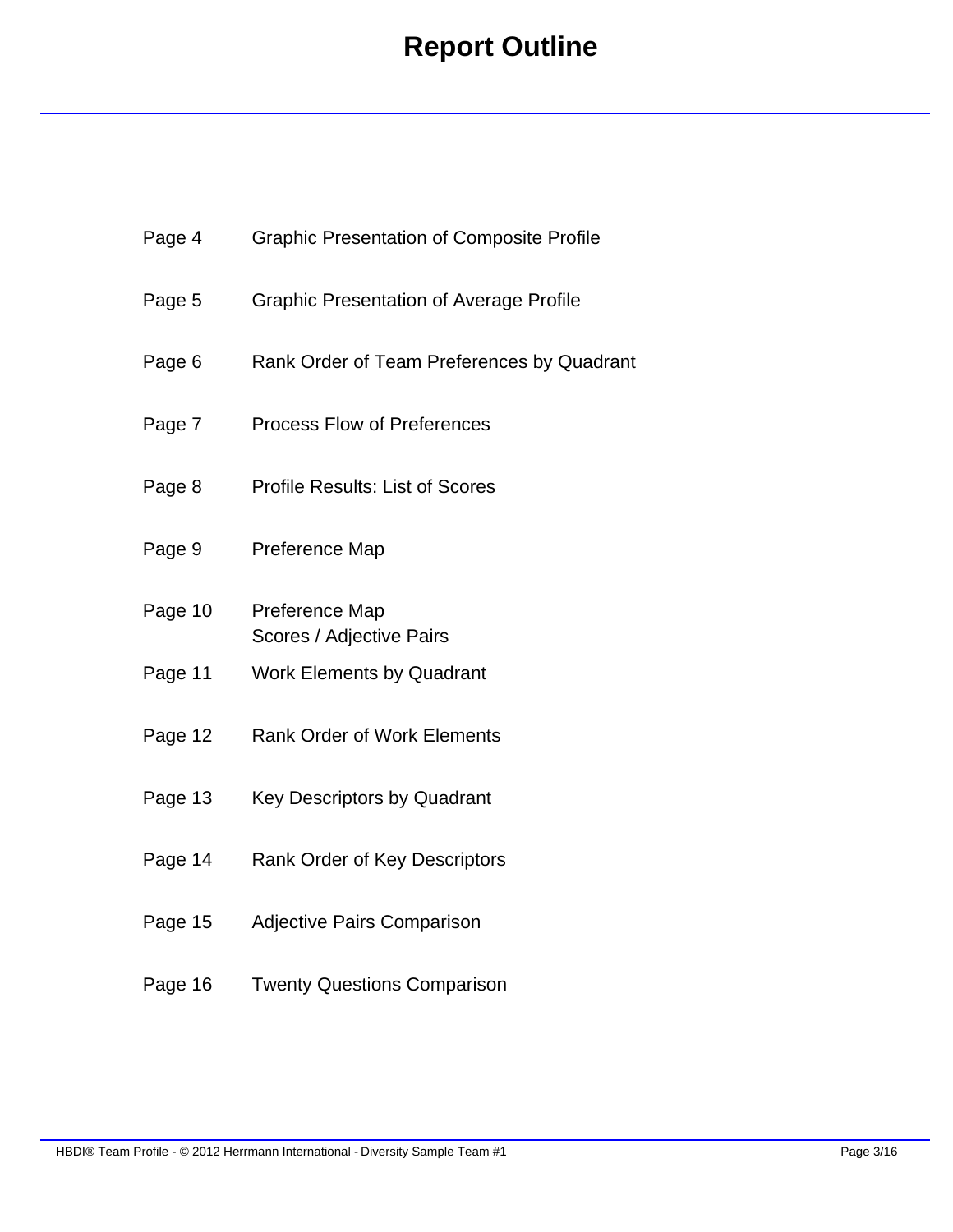### **Graphic Presentation of Composite Profile**



The percentages indicate the preferences for one Mode compared to the opposite Mode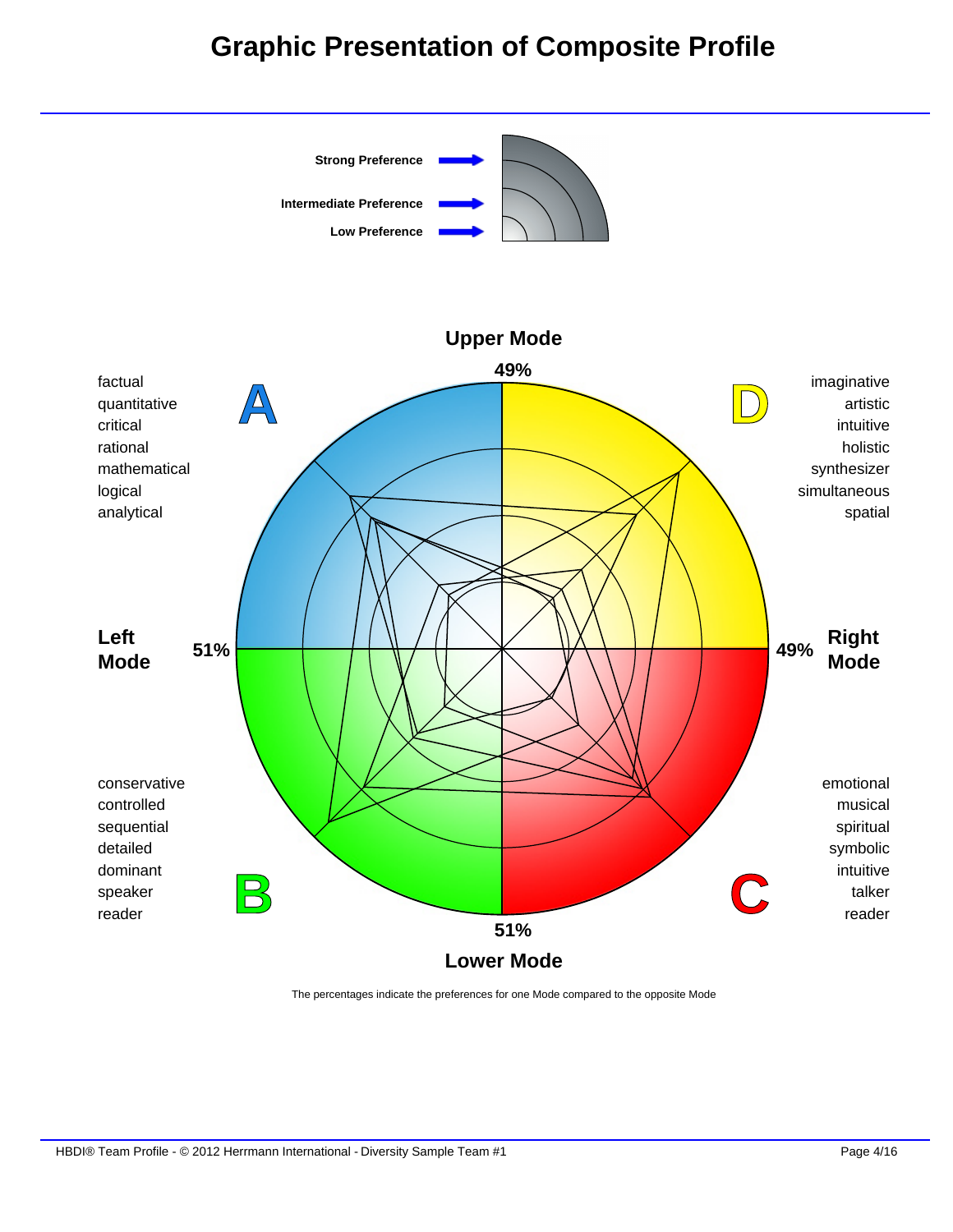### **Graphic Presentation of Average Profile**



HBDI® Team Profile - © 2012 Herrmann International - Diversity Sample Team #1 Page 5/16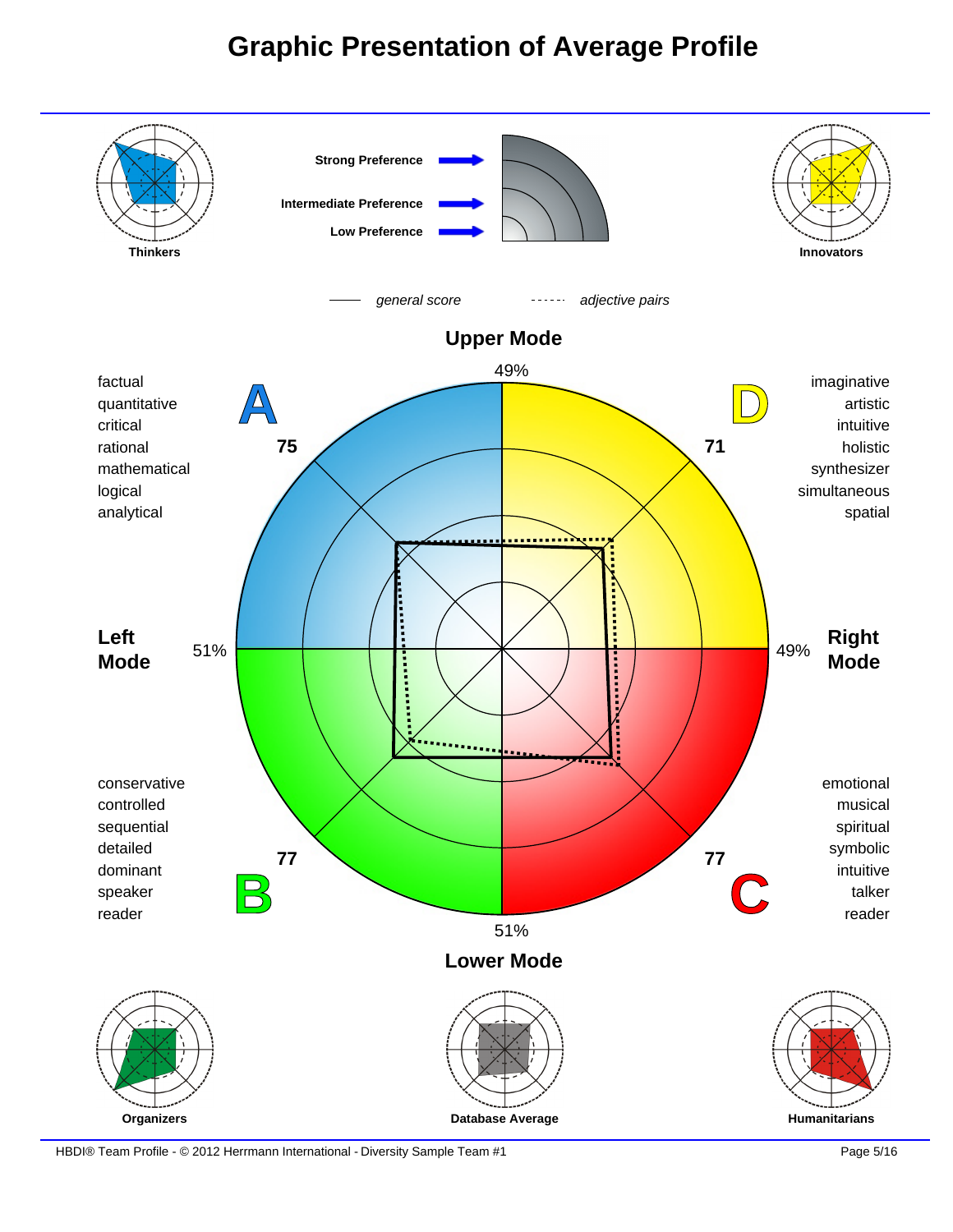#### **Rank Order of Team Preferences by Quadrant**

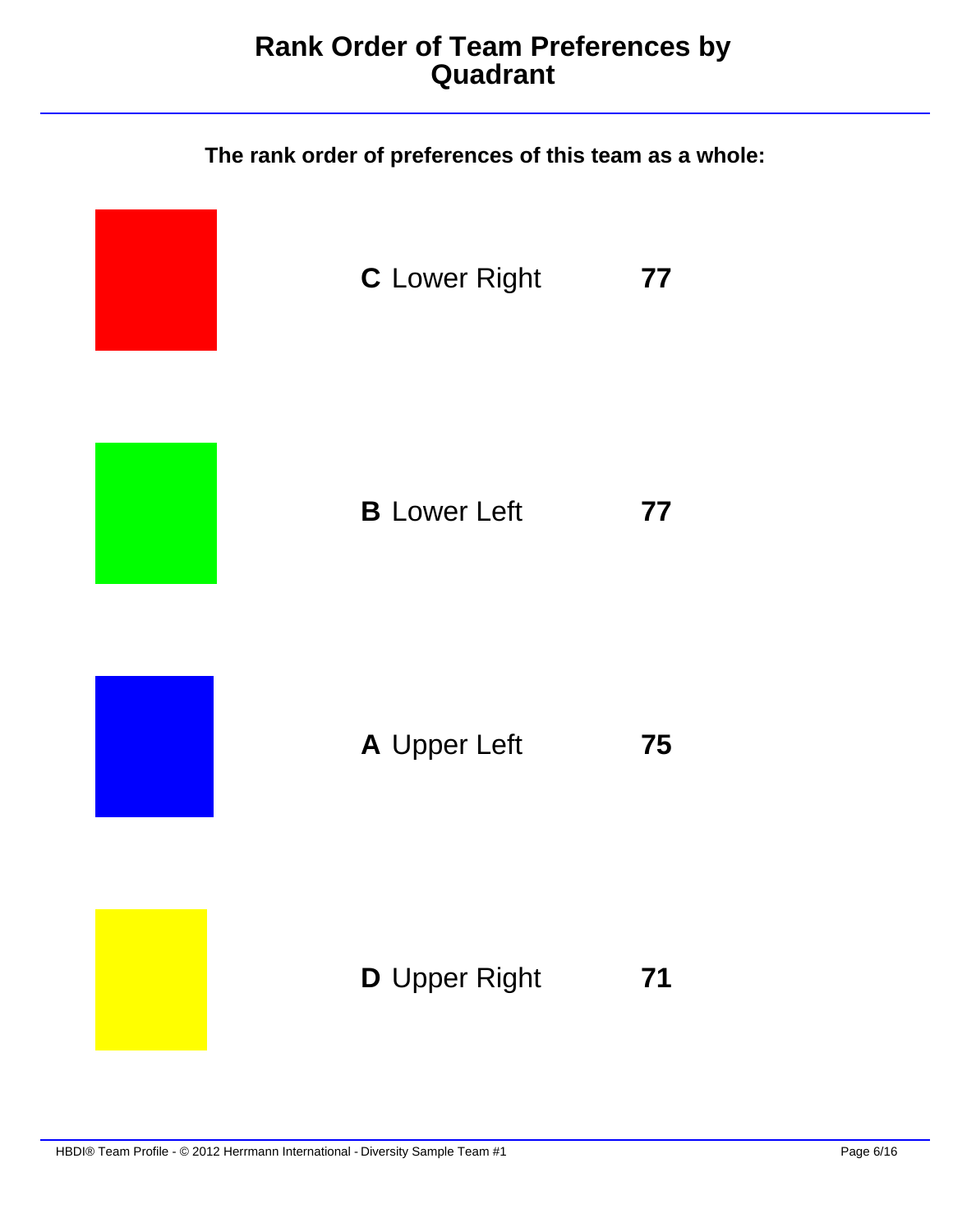

#### **Alternate style from Adjective Pairs**

This graphic presents the alternate flow of preferences according to the Adjective Pairs section average results.

The Adjective Pairs result tells us something about how we react when under pressure.

This may or may not be consistent with the general behavior of this team.

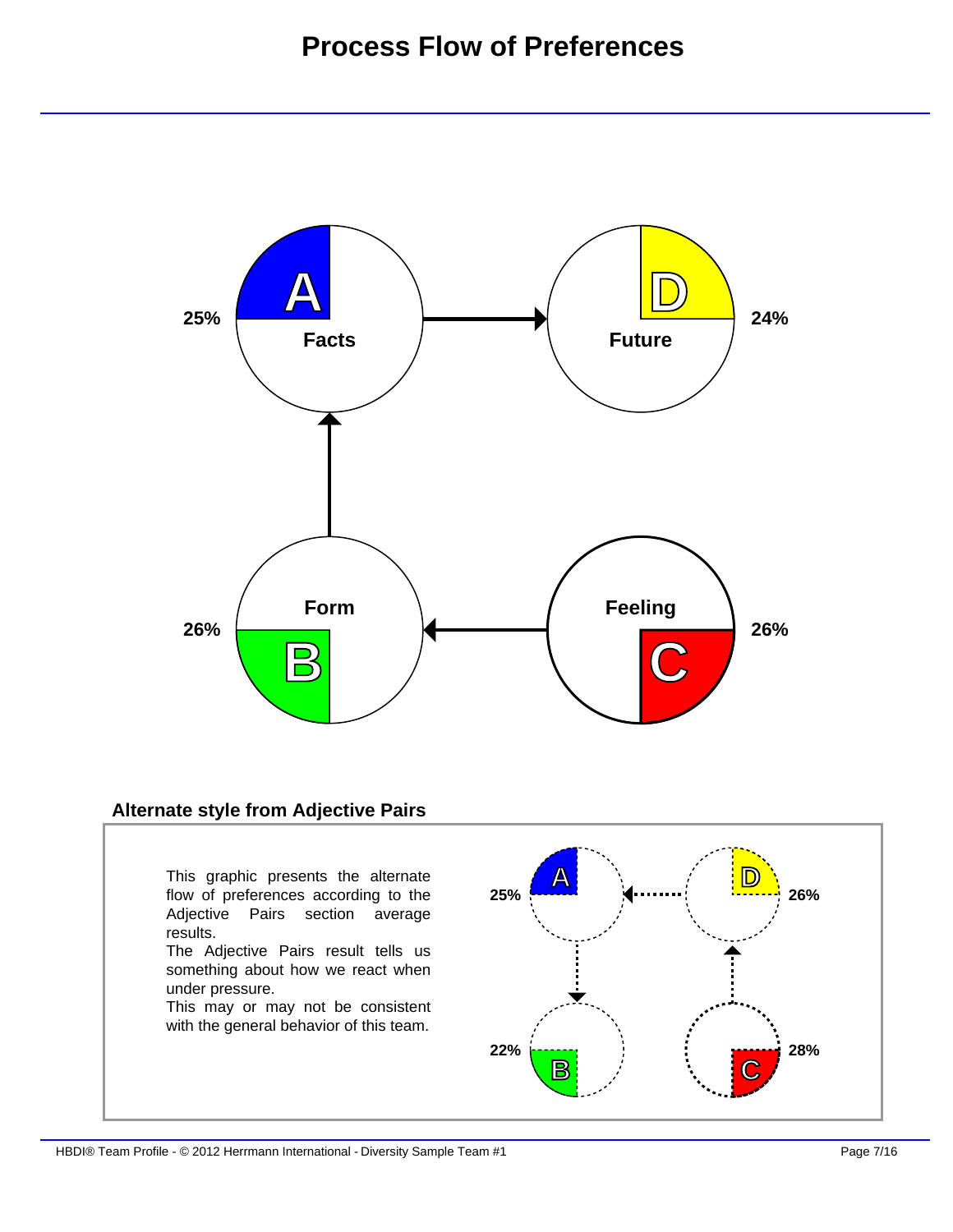### **Profile Results: List of Scores**

|           | <b>Upper Left</b> | <b>Lower Left</b> | <b>Lower Right</b> | <b>Upper Right</b> | <b>Intro/Extro</b> |
|-----------|-------------------|-------------------|--------------------|--------------------|--------------------|
|           |                   |                   |                    |                    |                    |
| Profile 2 | 108               | 60                | 35                 | 95                 | 7/9                |
|           |                   |                   |                    |                    |                    |
| Profile 1 | 93                | 123               | 54                 | 36                 | 7/9                |
|           |                   |                   |                    |                    |                    |
| Profile 3 | 45                | 98                | 105                | 56                 | 3/9                |
| Profile 5 | 90                | 63                | 99                 | 42                 | 9/9                |
|           |                   |                   |                    |                    |                    |
| Profile 4 | 38                | 41                | 92                 | 125                | 7/9                |
|           |                   |                   |                    |                    |                    |
| Sum       | 374               | 385               | 385                | 354                | 33                 |
| Average   | 75                | 77                | 77                 | 71                 | $\overline{7}$     |
| Min       | 38                | 41                | 35                 | 36                 | $\mathbf{3}$       |
| Max       | 108               | 123               | 105                | 125                | $\boldsymbol{9}$   |
| Std. dev. | 28                | 29.5              | 27.5               | 34                 | $\overline{2}$     |
| Med.      | 90                | 63                | 92                 | 56                 | $\overline{7}$     |
| Range     | 70                | 82                | 70                 | 89                 | $6\phantom{1}6$    |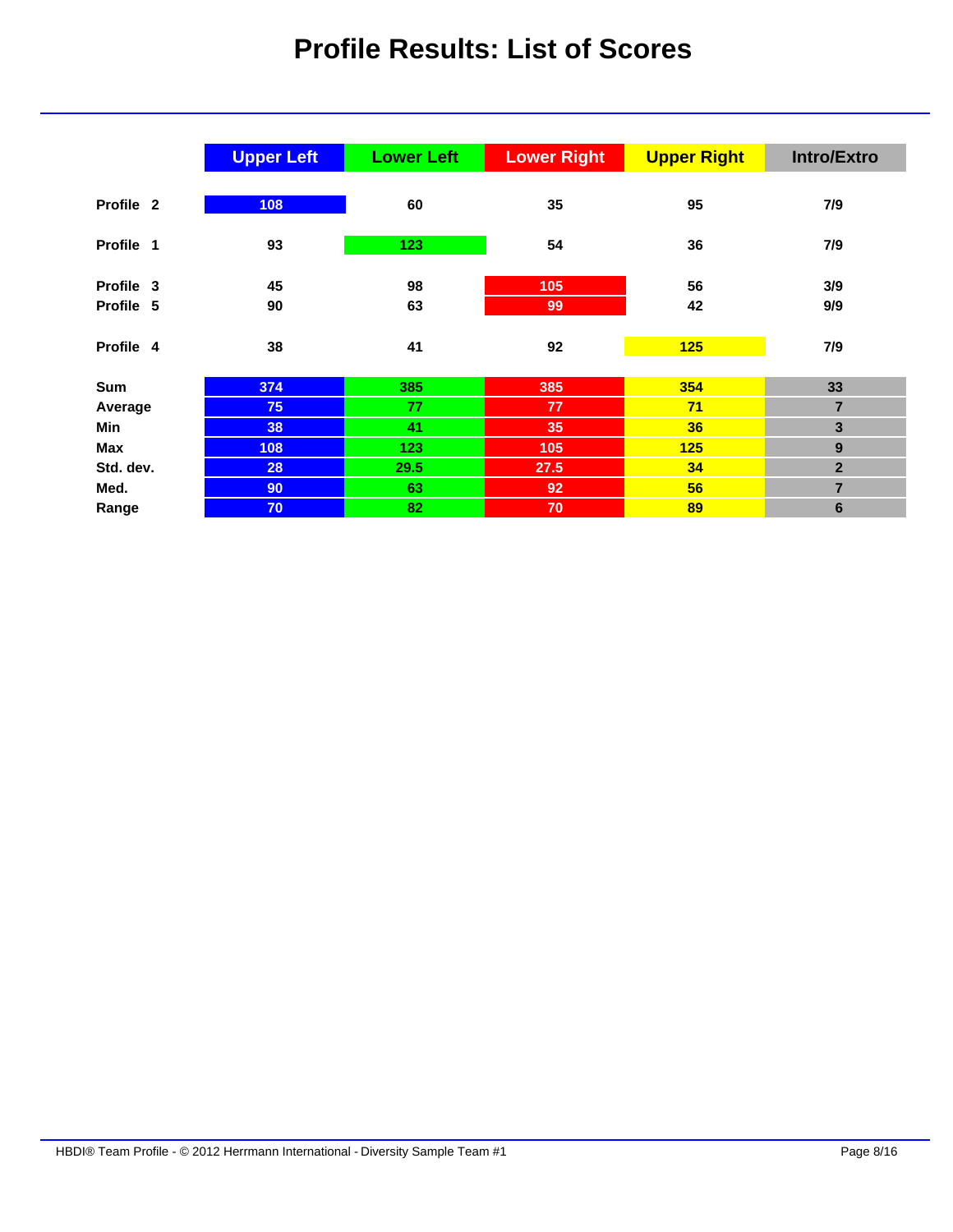### **Preference Map**

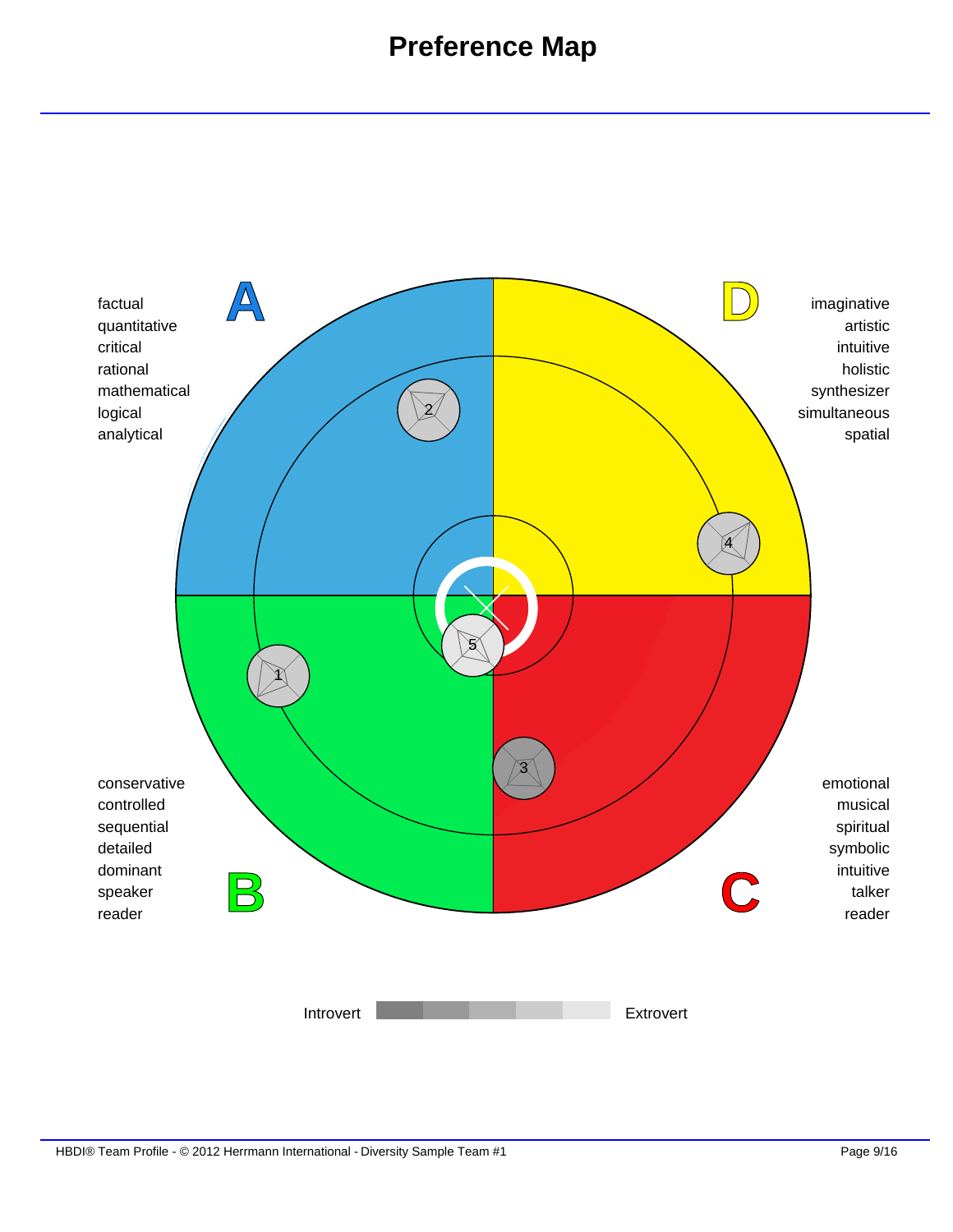#### **Preference Map Scores / Adjective Pairs**

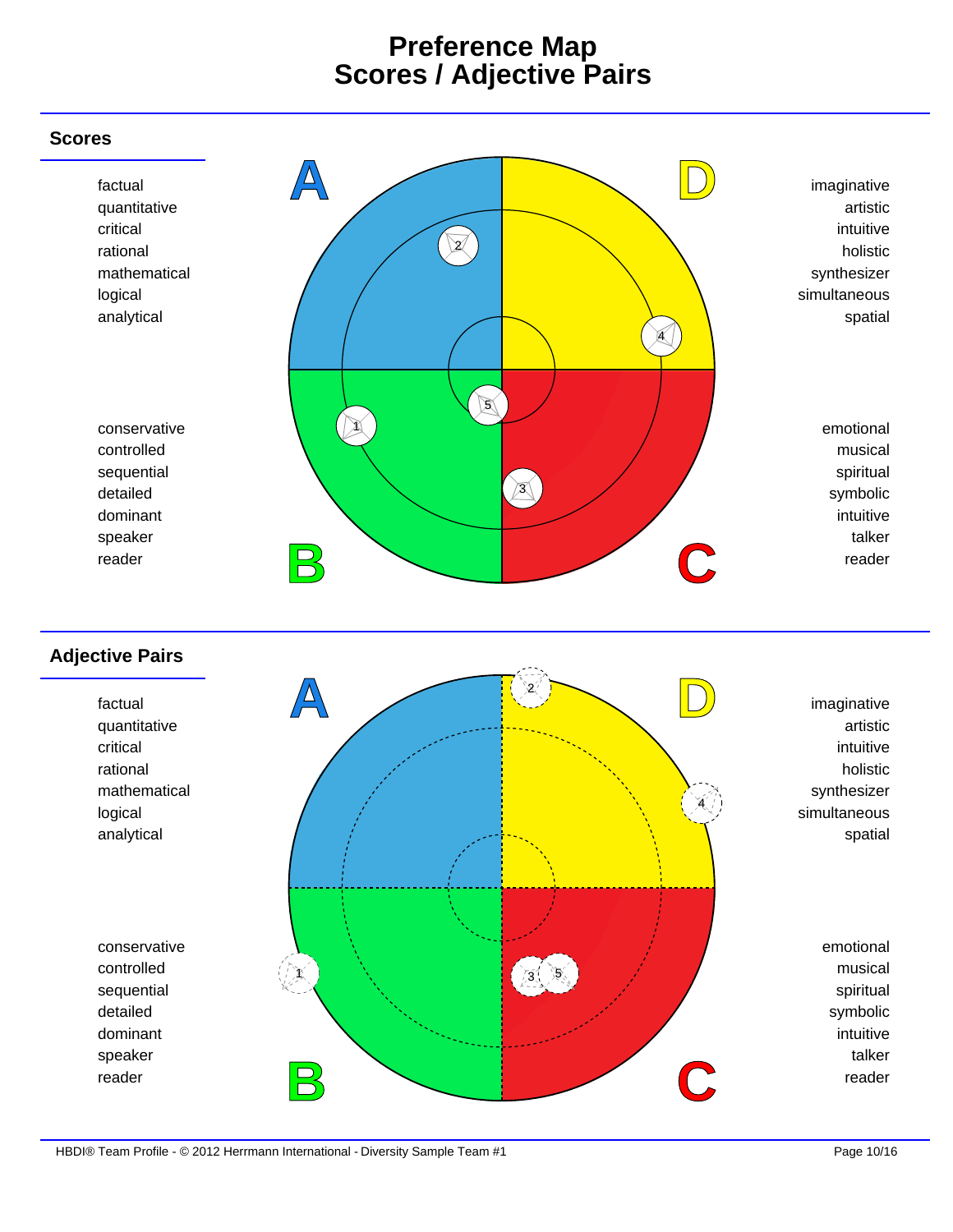# **Work Elements by Quadrant**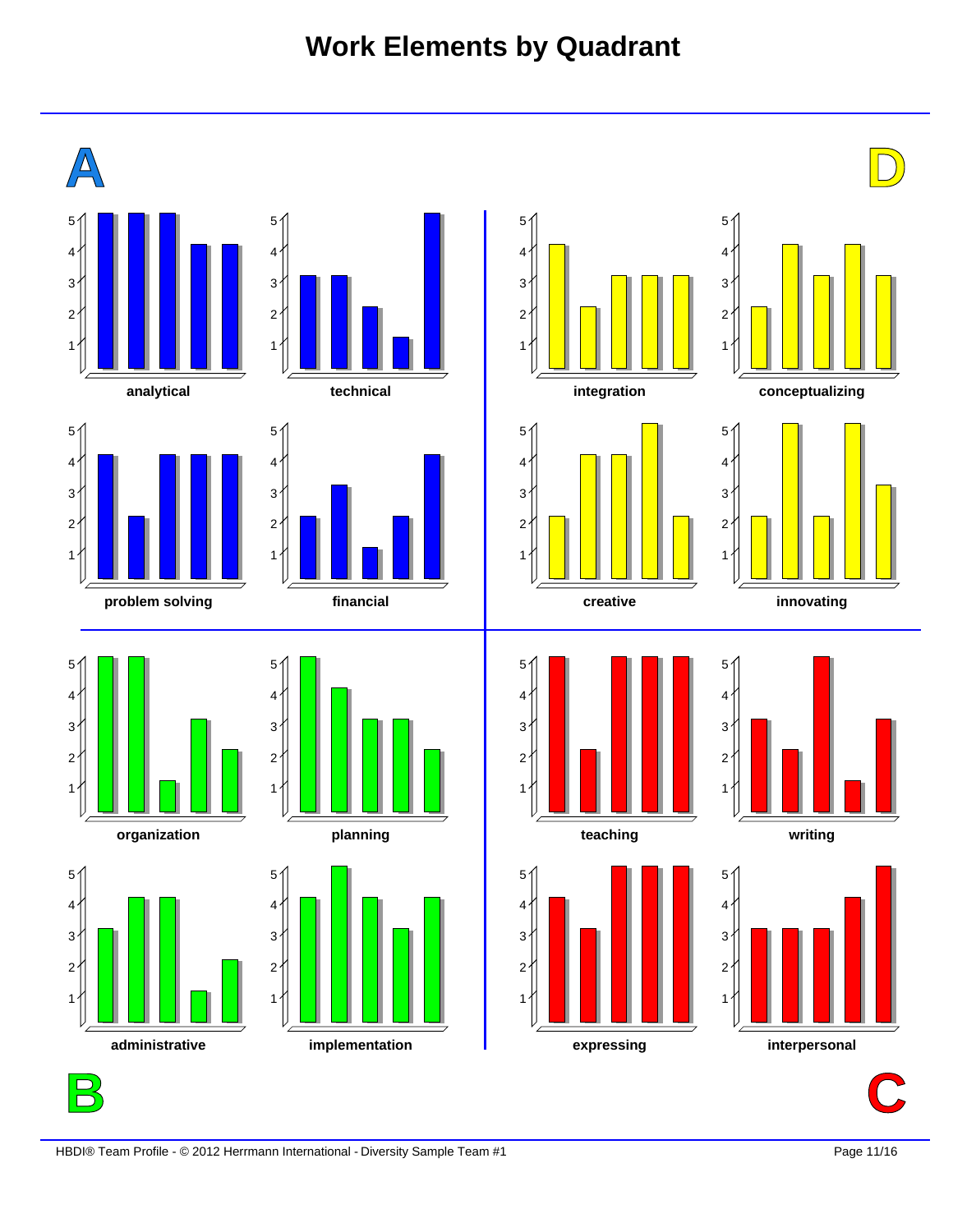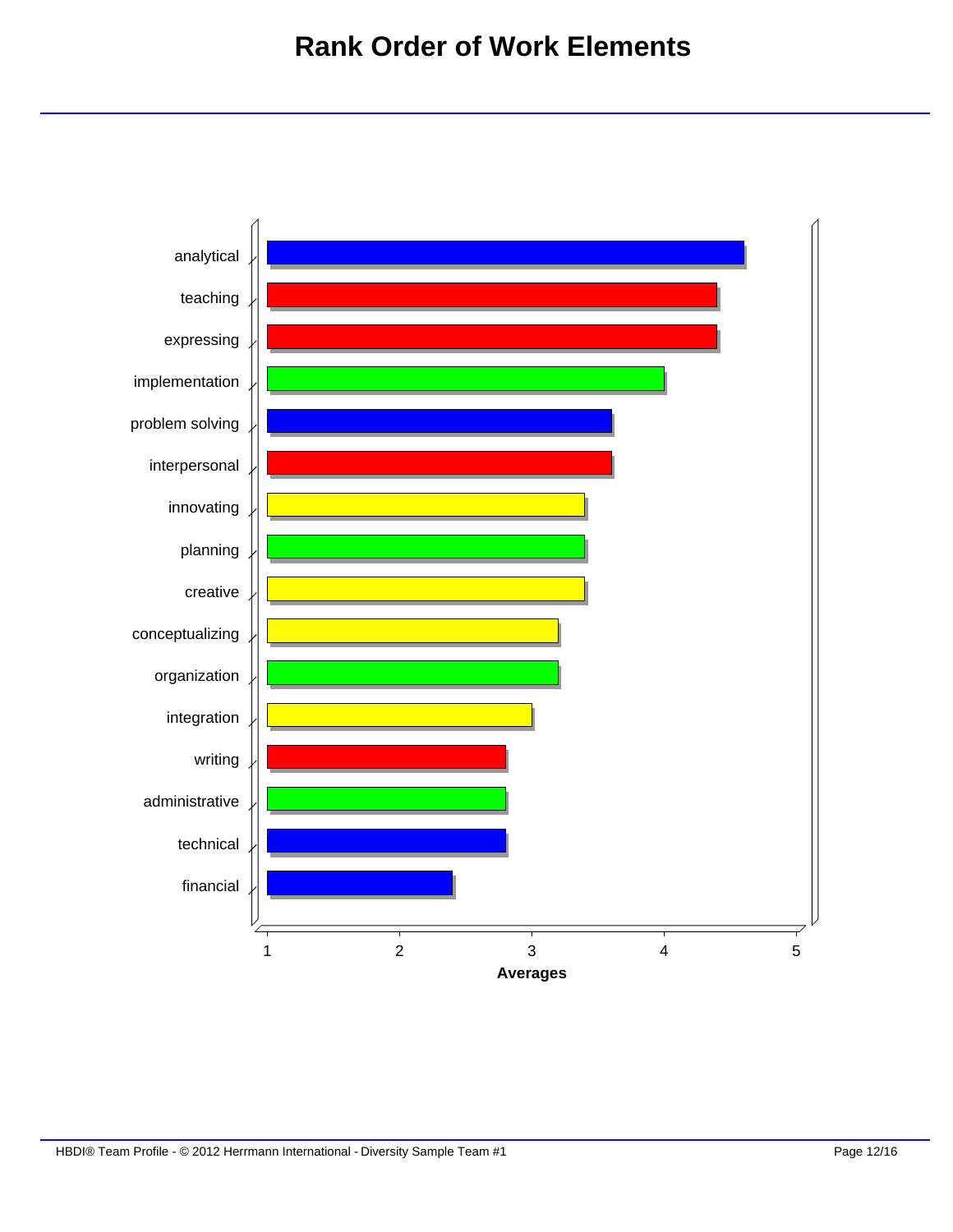### **Key Descriptors by Quadrant**

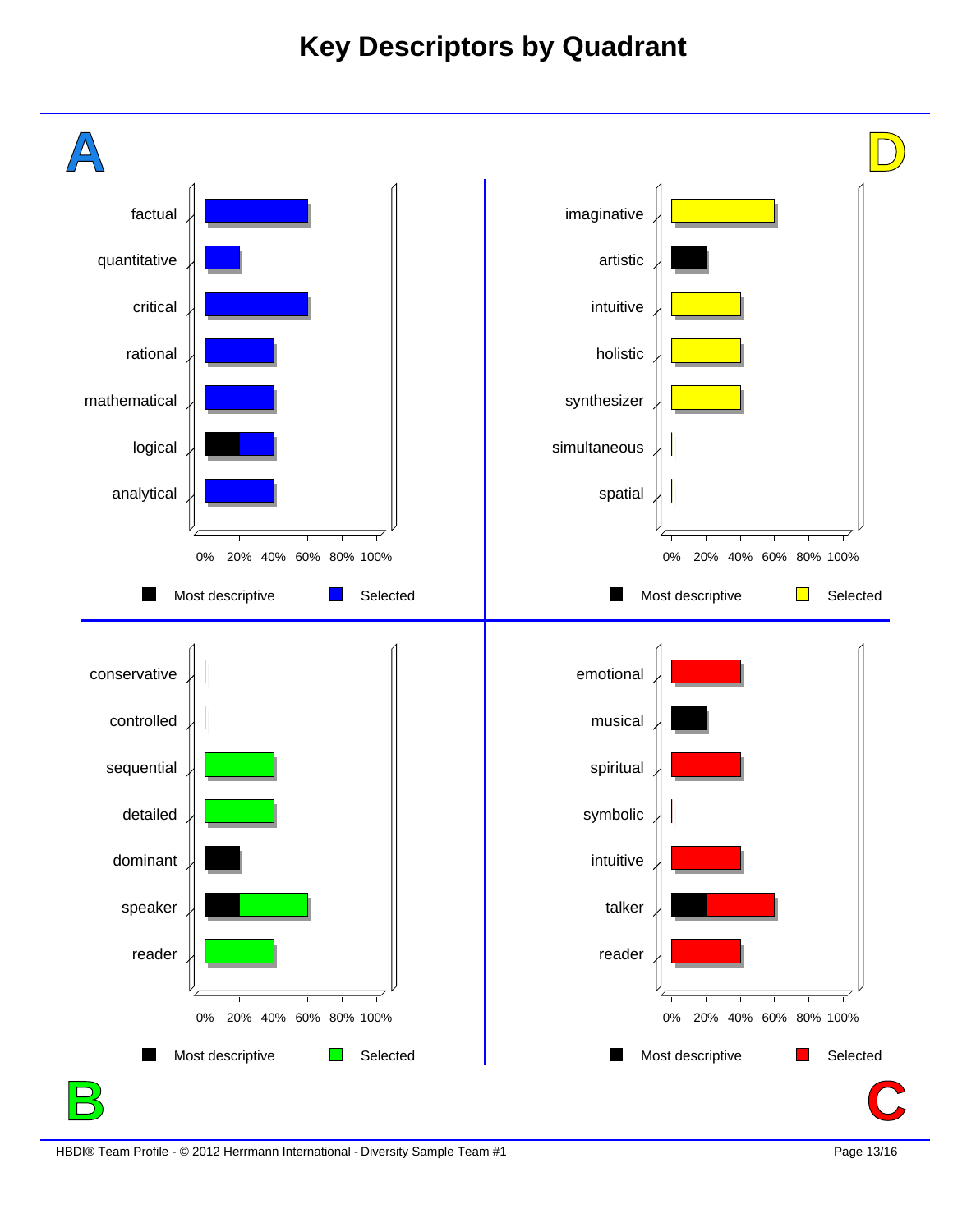#### **Rank Order of Key Descriptors**

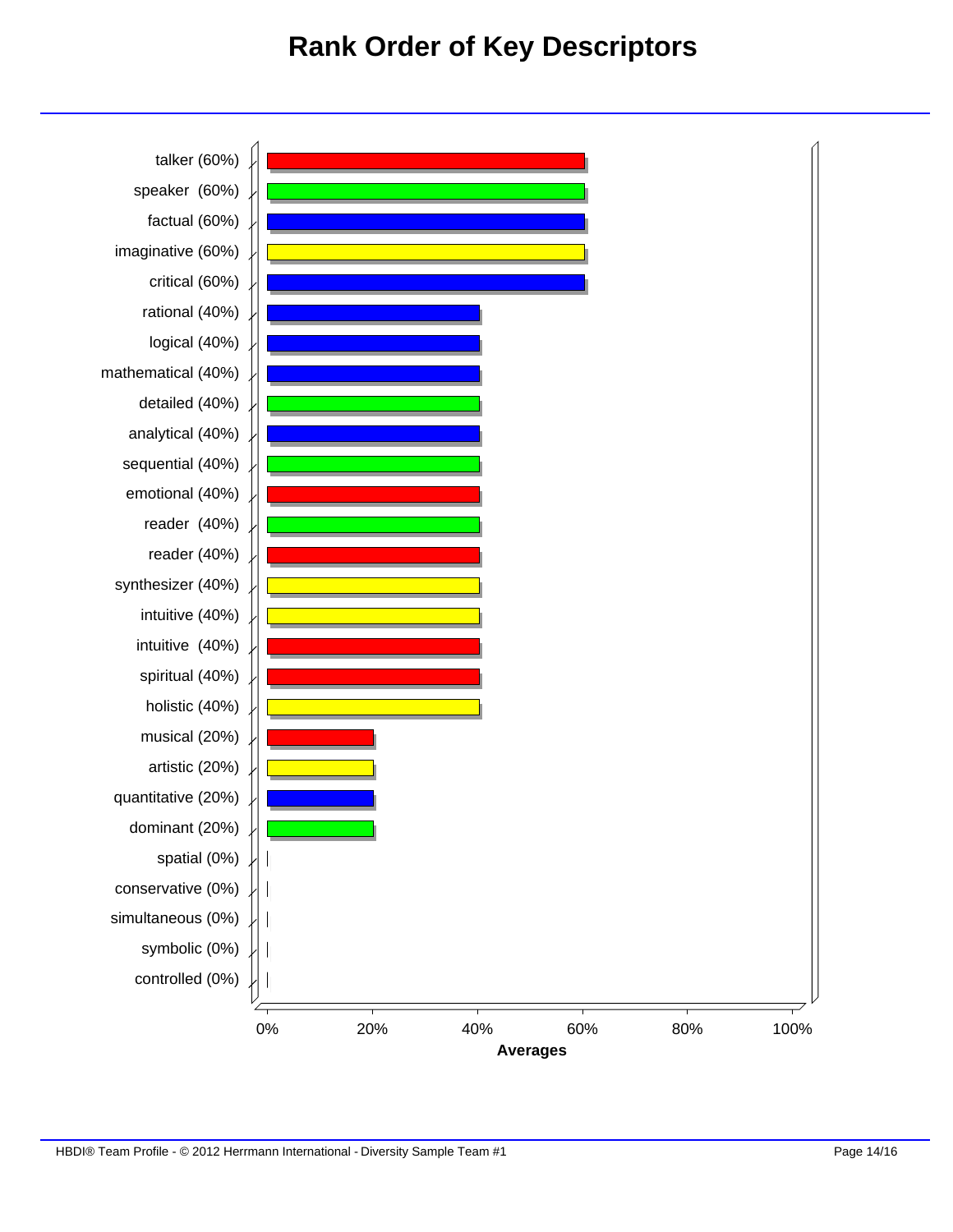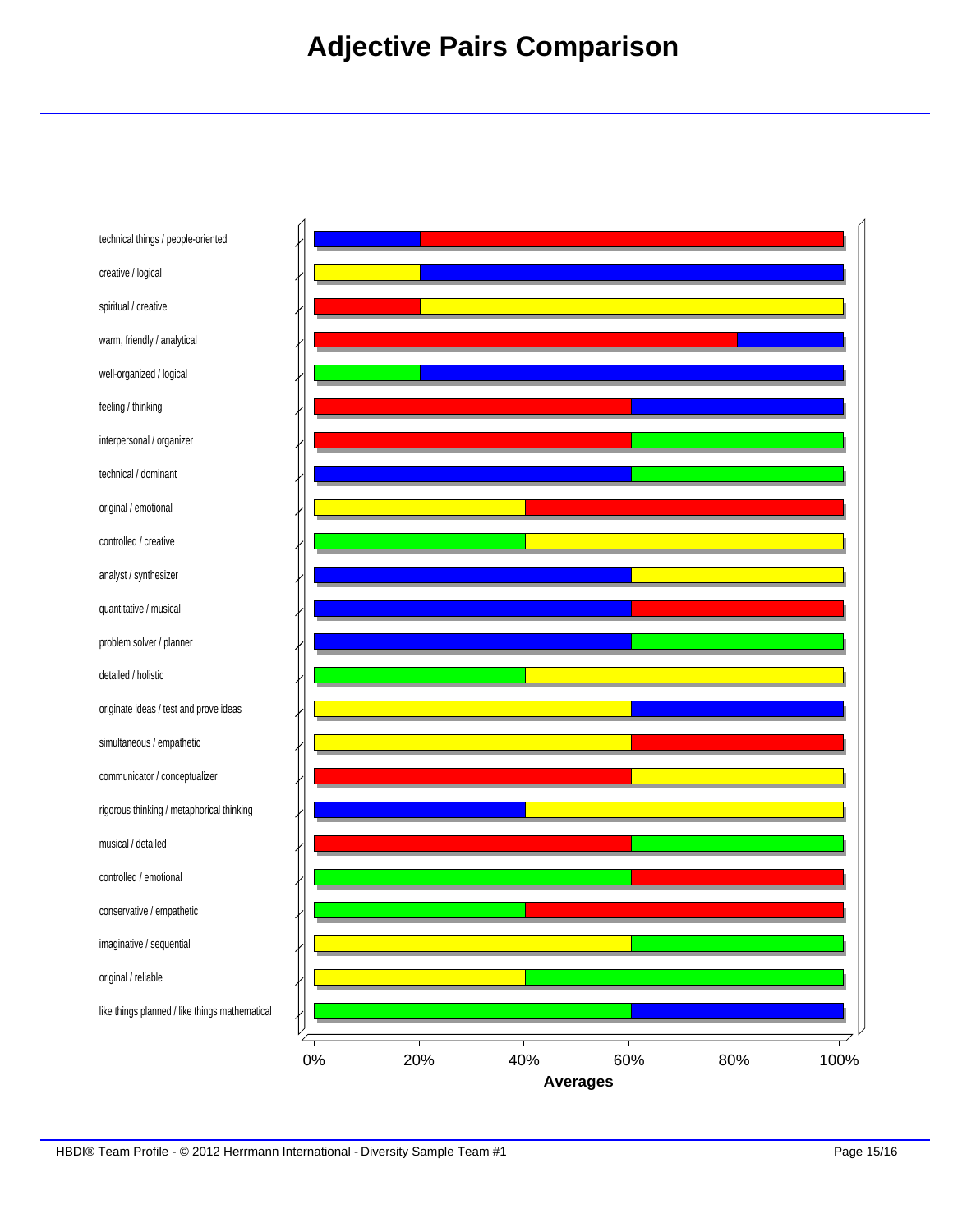## **Twenty Questions Comparison**

**strongly agree strongly disagree**

|                 | 20%                                                             | $[80\%]$ | 60%   | 20%                                                                                                                         | 0%    | [0%]     | 0%  |
|-----------------|-----------------------------------------------------------------|----------|-------|-----------------------------------------------------------------------------------------------------------------------------|-------|----------|-----|
| Q1              | I feel that a step by step method is best for solving problems. |          |       |                                                                                                                             |       |          |     |
|                 | 20%                                                             | [40%]    | 20%   | $0\%$                                                                                                                       | 60%   | $[60\%]$ | 0%  |
| Q2              |                                                                 |          |       | Daydreaming has provided the impetus for the solution of many of my more important problems.                                |       |          |     |
|                 | 20%                                                             | [40%]    | 20%   | 60%                                                                                                                         | 0%    | [0%]     | 0%  |
| Q <sub>3</sub>  |                                                                 |          |       | I like people who are most sure of their conclusions.                                                                       |       |          |     |
|                 | 20%                                                             | [80%]    | 60%   | $0\%$                                                                                                                       | 20%   | [20%]    | 0%  |
| Q4              |                                                                 |          |       | I would rather be known as a reliable than an imaginative person.                                                           |       |          |     |
|                 | 0%                                                              | $[20\%]$ | 20%   | $0\%$                                                                                                                       | 60%   | $[80\%]$ | 20% |
| Q 5             |                                                                 |          |       | I often get my best ideas when doing nothing in particular.                                                                 |       |          |     |
|                 | 40%                                                             | [60%]    | 20%   | 40%                                                                                                                         | 0%    | [0%]     | 0%  |
| Q 6             |                                                                 |          |       | I rely on hunches and the feeling of "rightness" or "wrongness" when moving toward the solution to a problem.               |       |          |     |
|                 | 0%                                                              | [40%]    | 40%   | 20%                                                                                                                         | 20%   | [40%]    | 20% |
| Q7              |                                                                 |          |       | I sometimes get a kick out of breaking the rules and doing things I'm not supposed to do.                                   |       |          |     |
|                 | 20%                                                             | $[80\%]$ | 60%   | $0\%$                                                                                                                       | 20%   | [20%]    | 0%  |
| Q8              |                                                                 |          |       | Much of what is most important in life cannot be expressed in words.                                                        |       |          |     |
|                 | 20%                                                             | [40%]    | 20%   | $0\%$                                                                                                                       | 40%   | $[60\%]$ | 20% |
| Q9              |                                                                 |          |       | I'm basically more competitive with others than self-competitive.                                                           |       |          |     |
|                 | 20%                                                             | $[20\%]$ | $0\%$ | $0\%$                                                                                                                       | 80%   | [80%]    | 0%  |
| Q 10            |                                                                 |          |       | I would enjoy spending an entire day "alone with my thoughts."                                                              |       |          |     |
|                 | 60%                                                             | [80%]    | 20%   | $0\%$                                                                                                                       | 20%   | [20%]    | 0%  |
| Q 11            |                                                                 |          |       | I dislike things being uncertain and unpredictable.                                                                         |       |          |     |
|                 | 20%                                                             | $[60\%]$ | 40%   | 40%                                                                                                                         | 0%    | [0%]     | 0%  |
| Q 12            |                                                                 |          |       | I prefer to work with others in a team effort rather than solo.                                                             |       |          |     |
|                 | 40%                                                             | [40%]    | 0%    | 60%                                                                                                                         | 0%    | [0%]     | 0%  |
| Q 13            |                                                                 |          |       | It is important for me to have a place for everything and everything in its place.                                          |       |          |     |
|                 | 0%                                                              | [60%]    | 60%   | 20%                                                                                                                         | 20%   | [20%]    | 0%  |
| Q 14            |                                                                 |          |       | Unusual ideas and daring concepts interest and intrigue me.                                                                 |       |          |     |
|                 | 20%                                                             | $[80\%]$ | 60%   | 20%                                                                                                                         | $0\%$ | [0%]     | 0%  |
| Q 15            |                                                                 |          |       | I prefer specific instructions to those which leave many details optional.                                                  |       |          |     |
|                 | 0%                                                              | [0%]     | $0\%$ | 40%                                                                                                                         | 60%   | [60%]    | 0%  |
| Q 16            |                                                                 |          |       | Know-why is more important than know-how.                                                                                   |       |          |     |
|                 |                                                                 |          | 20%   | 40%                                                                                                                         | 0%    |          |     |
| Q 17            | 20%                                                             | [40%]    |       | Thorough planning and organization of time are mandatory for solving difficult problems.                                    |       | [20%]    | 20% |
|                 |                                                                 |          |       |                                                                                                                             |       |          |     |
| Q 18            | 0%                                                              | [80%]    | 80%   | 20%<br>I can frequently anticipate the solutions to my problems.                                                            | 0%    | [0%]     | 0%  |
|                 |                                                                 |          |       |                                                                                                                             |       |          |     |
| Q 19            | 0%                                                              | [40%]    | 40%   | 20%                                                                                                                         | 40%   | [40%]    | 0%  |
|                 |                                                                 |          |       | I tend to rely more on my first impressions and feelings when making judgments than on a careful analysis of the situation. |       |          |     |
|                 | 0%                                                              | [40%]    | 40%   | 40%                                                                                                                         | 20%   | [20%]    | 0%  |
| Q <sub>20</sub> |                                                                 |          |       | I feel that laws should be strictly enforced.                                                                               |       |          |     |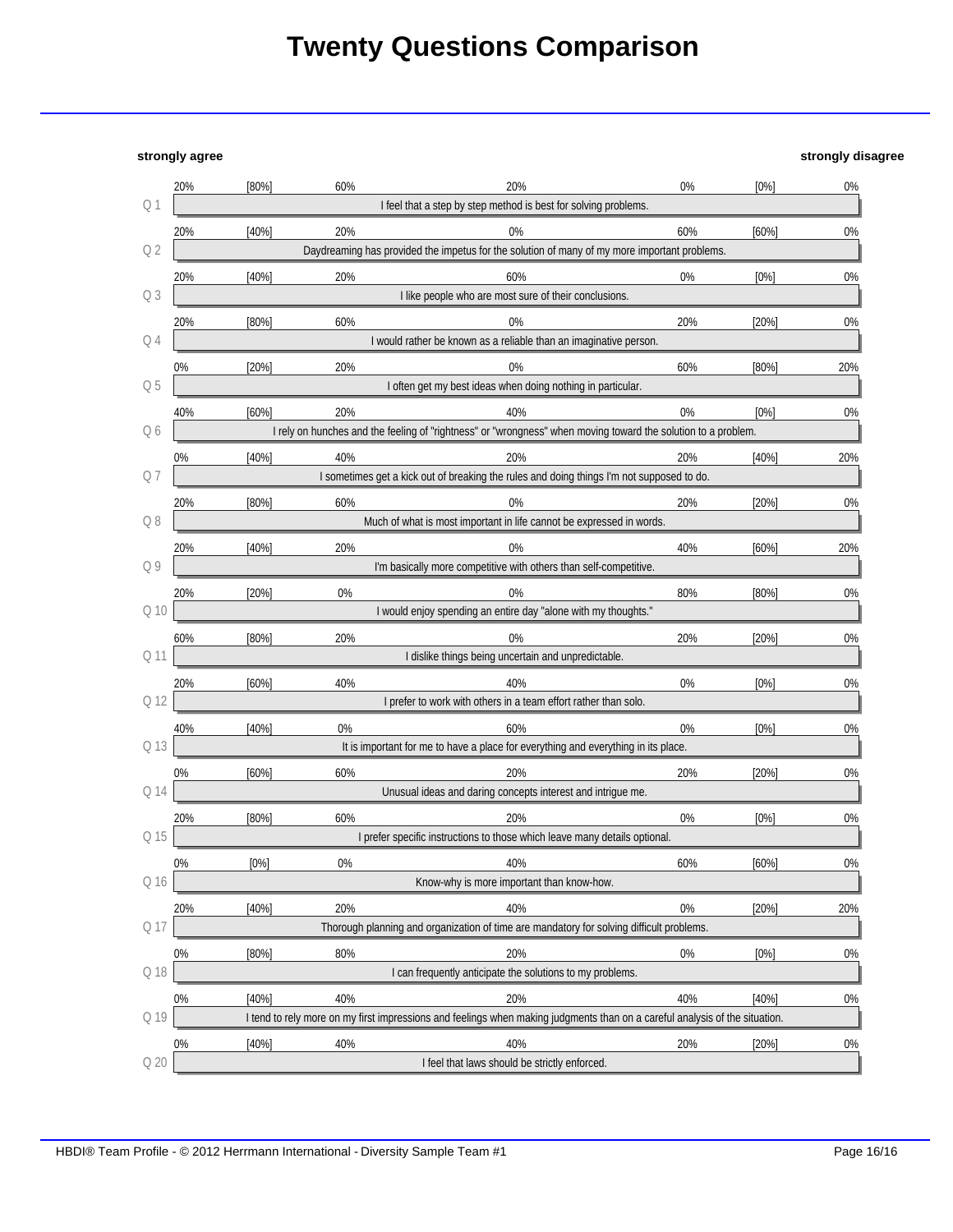## **Participant list**

MEMBER-1, TEAM MEMBER-2, TEAM MEMBER-3, TEAM

MEMBER-4, TEAM MEMBER-5, TEAM